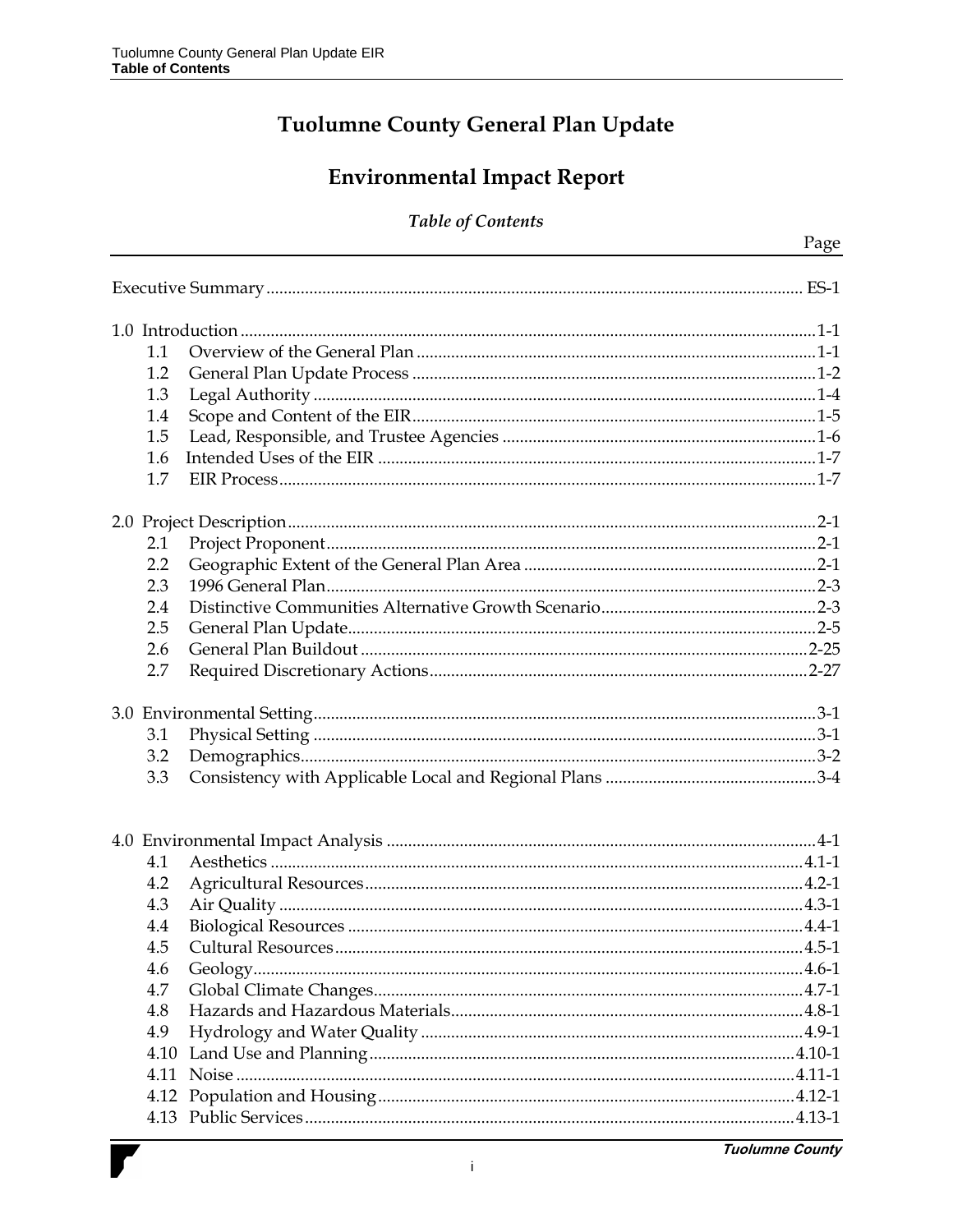| 6.2 | 6.0 Alternatives<br><b>List of Figures</b><br>Figure 2-1<br>Figure 2-2<br>Figure 2-3<br>Figure 2-4<br>Figure 2-5<br>Figure 4.1-1<br>Figure 4.1-2<br>Figure 4.1-3<br>Figure 4.1-4<br>Figure 4.2-1<br>Figure 4.4-1<br>Figure 4.4-2a<br>Figure 4.4-2b<br>Figure 4.4-2c<br>Figure 4.4-3<br>Figure 4.8-1<br>Figure 4.8-2<br>Figure 4.8-3<br>Figure 4.9-1<br><b>Figure 4.11-1</b><br><b>Figure 4.11-2</b> | 5.0 Other CEQA Discussions<br>7.0 References and Preparers<br>California Wildlife Habitat Relationship Classifications within Tuolumne<br>National Wildlife Inventory Categories and Drainages within Tuolumne<br>National Wildlife Inventory Categories and Drainages within Tuolumne<br>National Wildlife Inventory Categories and Drainages within Tuolumne<br>Federally Designated Critical Habitat within Tuolumne County 4.4-15<br>Pine Mountain Lake Airport Land Use Compatibility Plan 4.8-12 |
|-----|-----------------------------------------------------------------------------------------------------------------------------------------------------------------------------------------------------------------------------------------------------------------------------------------------------------------------------------------------------------------------------------------------------|--------------------------------------------------------------------------------------------------------------------------------------------------------------------------------------------------------------------------------------------------------------------------------------------------------------------------------------------------------------------------------------------------------------------------------------------------------------------------------------------------------|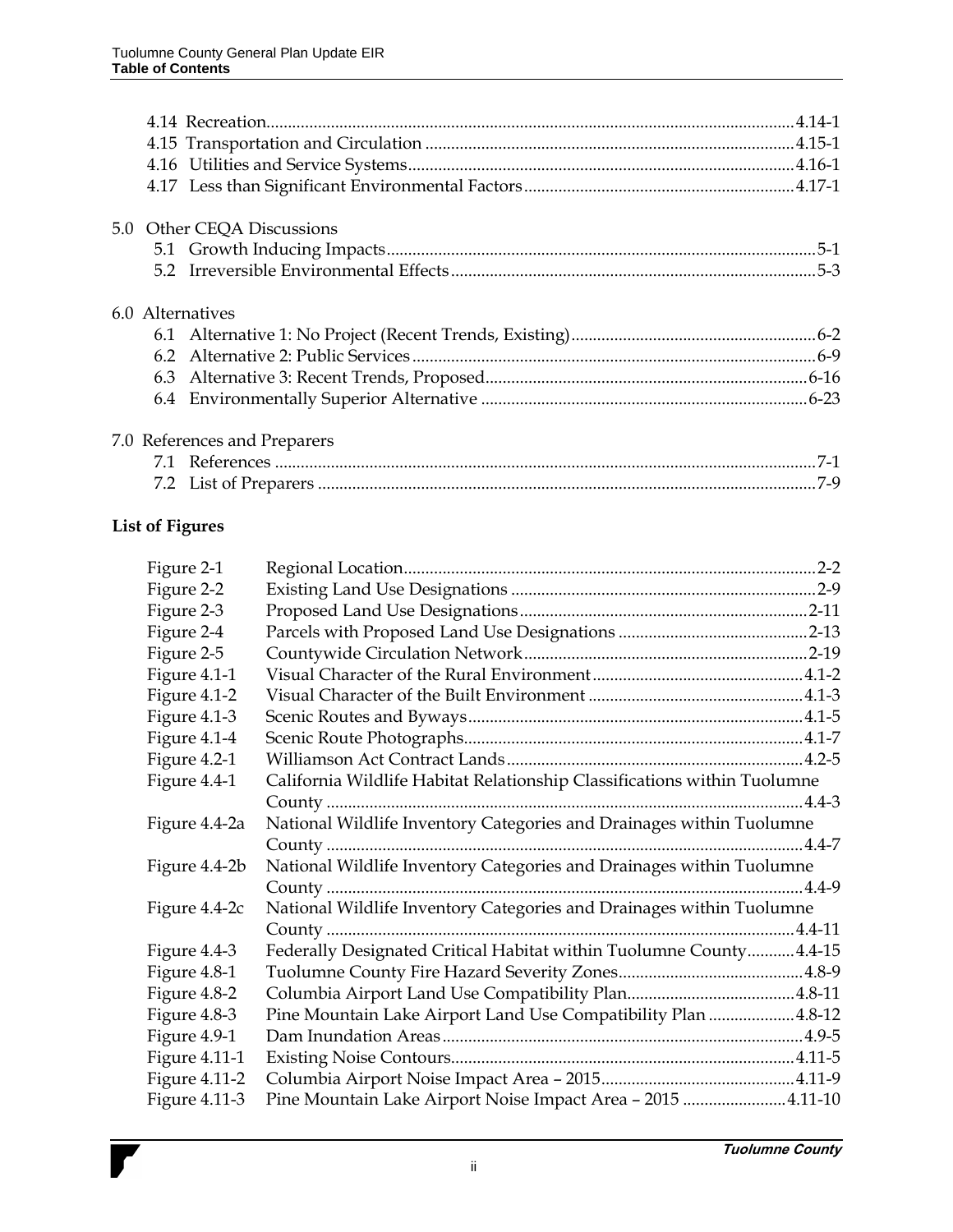### **List of Tables**

| Table ES-1    | Summary of environmental Impacts, Mitigation Measures, and Residual    |  |
|---------------|------------------------------------------------------------------------|--|
|               |                                                                        |  |
| Table 2-1     |                                                                        |  |
| Table 2-2     |                                                                        |  |
| Table 2-3     | Tuolumne County Total Potential Housing Units and 2014-2019 RHNA       |  |
|               |                                                                        |  |
| Table 2-4     |                                                                        |  |
| Table 2-5     |                                                                        |  |
| Table 2-6     |                                                                        |  |
| Table 4.3-1   | Current Federal and State Ambient Air Quality Standards4.3-3           |  |
| Table 4.3-2   |                                                                        |  |
| Table 4.3-3   |                                                                        |  |
| Table 4.3-4   |                                                                        |  |
| Table 4.4-1   | Sensitive Communities and Critical Habitats Documented within          |  |
|               |                                                                        |  |
| Table 4.5-1   |                                                                        |  |
| Table 4.6-1   |                                                                        |  |
| Table 4.7-1   |                                                                        |  |
| Table 4.8-1   |                                                                        |  |
| Table 4.9-1   | Tuolumne County Water Bodies Listed as Impaired 4.9-2                  |  |
| Table 4.11-1  |                                                                        |  |
| Table 4.11-2  | Maximum Allowable Noise Exposure-Transportation Noise Sources          |  |
|               |                                                                        |  |
| Table 4.11-3  | Maximum Allowable Noise Exposure-Aircraft Noise Sources  4.11-12       |  |
| Table 4.11-4  | Maximum Allowable Noise Exposure-Stationary Noise Sources 4.11-13      |  |
| Table 4.11-5  | Significance of Changes in Cumulative Noise Exposure 4.11-13           |  |
| Table 4.11-6  |                                                                        |  |
| Table 4.11-7  | Comparison of Existing and Future Noise Levels Along Road              |  |
|               |                                                                        |  |
| Table 4.11-8  |                                                                        |  |
| Table 4.11-9  |                                                                        |  |
| Table 4.11-10 |                                                                        |  |
| Table 4.12-1  |                                                                        |  |
| Table 4.12-2  | Regional Housing Needs Allocation for Unincorporated Tuolumne County   |  |
|               |                                                                        |  |
| Table 4.13-1  |                                                                        |  |
| Table 4.13-2  | Schools within Tuolumne County and 2013-2014 Enrollment 4.13-6         |  |
| Table 4.14-1  | Park & Recreational Facilities in Unincorporated Tuolumne County4.14-2 |  |
| Table 4.15-1. | TCTC Generalized Roadway ADT LOS Lookup Table 4.15-3                   |  |
| Table 4.15-2  | Level of Service Definitions and Criteria for Intersections 4.15-4     |  |
| Table 4.15-3. |                                                                        |  |